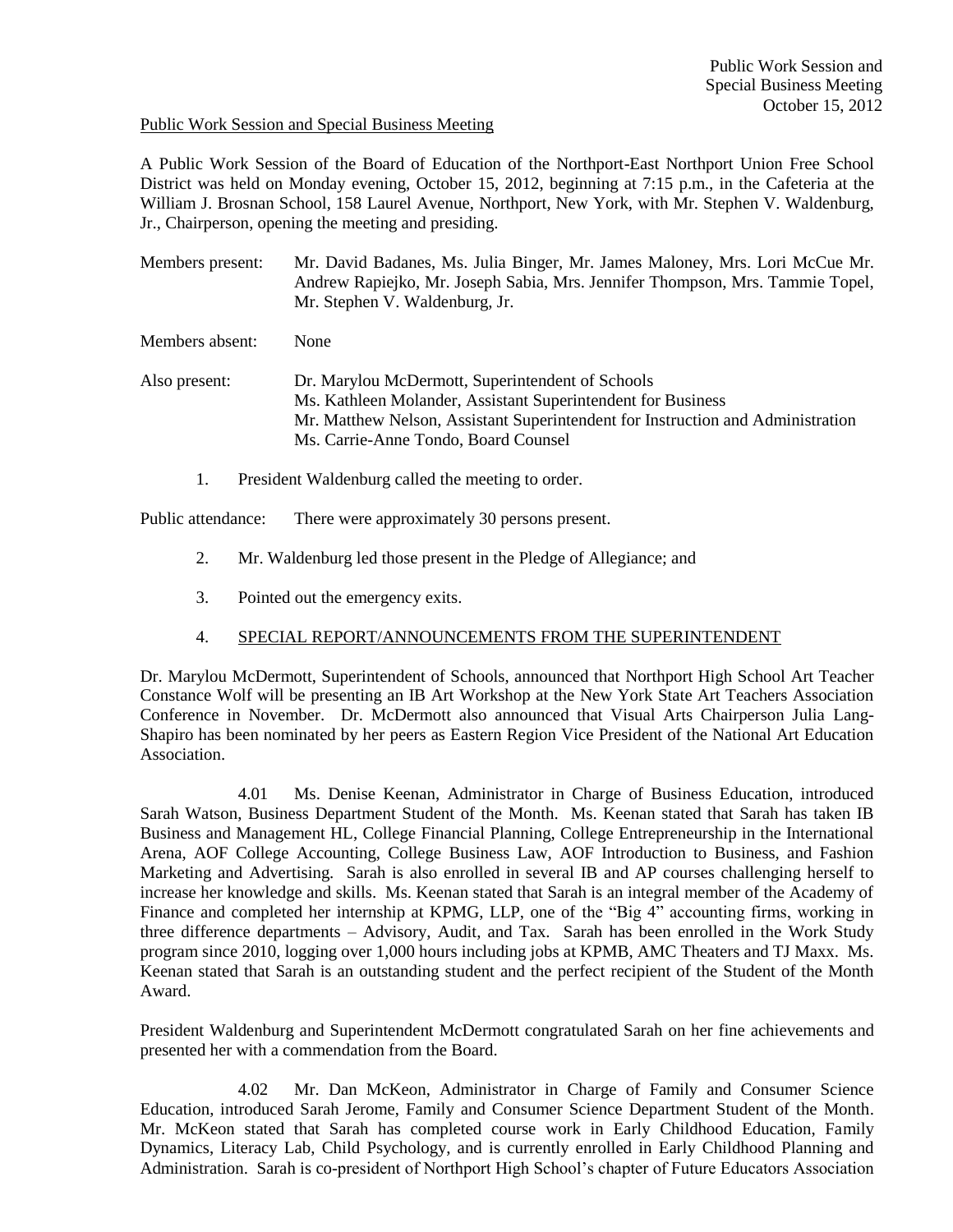(FEA). Mr. McKeon noted that Sarah is a hard working and dedicated individual. She has co-chaired committees for various fundraisers, educational activities, and community service projects including Ready Readers Club, Read Aloud, Family Literacy Nights, Character Education Puppet Shows, Disability Awareness Day and Cooking with Kids. Sarah has a sincere interest in the area of child development and psychology and she has made the decision to pursue a career in education. Mr. McKeon congratulated Sarah on being named the Northport High School Family and Consumer Science Department Student of the Month.

President Waldenburg and Superintendent McDermott congratulated Sarah on her fine achievements and presented her with a commendation from the Board.

4.03 Ms. Melissa O'Malia, Social Studies Chairperson K-12, introduced Isabel Staccuneddu, Social Studies Department Student of the Month. Ms. O'Malia stated that during her four years at Northport High School, Isabel has availed herself of the diverse offerings of the Social Studies Department. Isabel studied AP World History her sophomore year, AP United States History and IB Economics her junior year, and this year she is continuing to challenge herself by taking AP Comparative Government. Ms. O'Malia noted that in addition to Isabel's academic pursuits, she devotes a great deal to time to her school community. Isabel is president of the Academy of Finance, is a member of the business organization DECA, and is a member of the "Schools for School's club with is currently working with non-government organizations in Africa. Ms. O'Malia noted that Isabel spent her summer taking "Introduction to Chinese" and "Introduction to Macroeconomics" at Harvard University. Isabel plans on pursuing a career as a doctor and would like to combine her interest in helping the international community with her interest in the medical field. Ms. O'Malia stated that the Social Studies Department is very proud to recognize Isabel as the Student of the Month.

President Waldenburg and Superintendent McDermott congratulated Isabel on her fine accomplishments and presented her with a commendation from the Board.

4.04 Ms. Cynthia Fitzgerald, Director of Student Support Services, introduced School Nurse Kathy Schildhorn and paid tribute to her extraordinary efforts during a medical emergency.

President Waldenburg and Superintendent McDermott thanked Ms. Schildhorn for her actions and presented her with a commendation from the Board

4.05 Dr. Patricia Schmitt, English Chairperson K-12, introduced Northport High School English Teacher Shannon Craft, recipient of the New York State English Council's Teacher of Excellence Award.

President Waldenburg and Superintendent McDermott congratulated Ms. Craft on her fine accomplishments and presented her with a commendation from the Board.

4.06 Ms. Melissa O'Malia, Social Studies Chairperson K-12, presented the 2012-2013 Social Studies Instructional Initiatives. Ms. O'Malia stated that the first initiative is to develop units within the Social Studies discipline utilizing the Common Core standards including having students analyze primary source materials, read multiple accounts and perspectives, extrapolate evidence to support claims, and understand the historical context in which something occurred. Initiative #2 is to concentrate on reaching all students on all academic levels through the instructional approach of "flipping the classroom" so that the classroom can become a place of active learning, questioning and discussion. Initiative #3 is to establish and implement essential learning goals and targets (Student Learning Objectives) and evaluate the validity, reliability, and comparability of pre and post assessments. Initiative #4 is to encourage students to be responsible citizens by engaging in discussion about civic engagement in their respective social studies classrooms.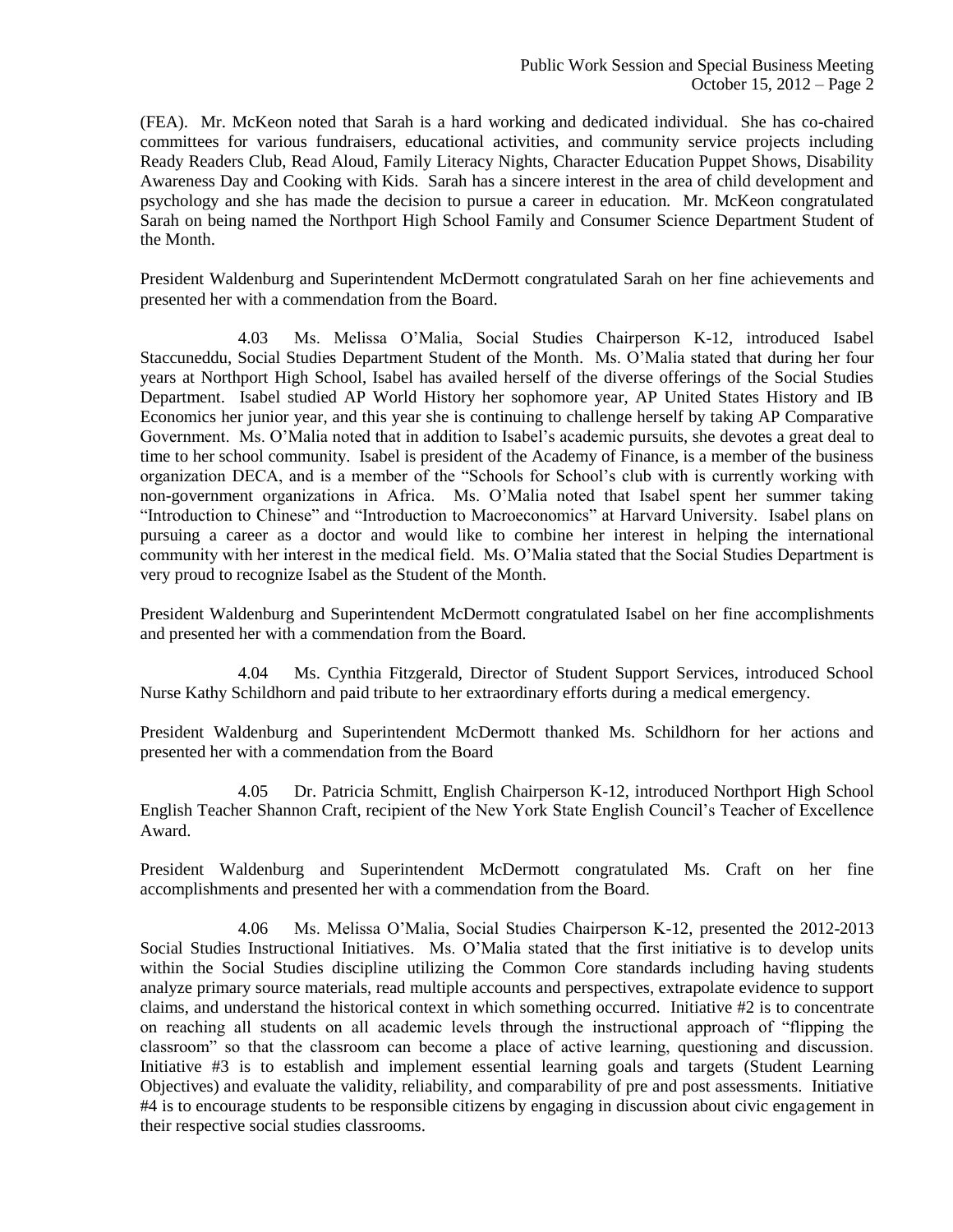There was a discussion regarding implementation of pre and post assessments, midterm and Regents data, student learning objectives and teaching cultural diversity.

The Board thanked Ms. O'Malia for her very informative report.

At 8:00 p.m., motion was made by Trustee Waldenburg, seconded by Trustee Sabia, to convene into Executive Session to discuss intervention in a proceeding against National Grid Generation, LLC that is pending before the Federal Energy Regulation Commission and to discuss potential legal actions by the Board in connection with a zoning matter.

Unanimously carried.

At 8:30 p.m. the Board reconvened in public session.

4.07 Mr. David Newman from ECG Engineering, P.C. and Mr. Dan Haffel from Johnson Controls Inc. presented an Update on the Energy Performance Contracting Opportunity for the District.

Mr. Newman stated that the Energy Performance Contracting concept was authorized by NYS Energy Law Article 9, allowing school districts to partner with Energy Services Company (ESCO) to identify and implement energy savings measures. Mr. Newman stated that all project costs must be paid out of future energy savings the upgrades will generate and that the savings are guaranteed by ESCO. Mr. Newman reviewed ECG's role in the process, activity to date, project cost and overall value, the annual energy savings, and the percent reduction in costs and total energy conservation measures.

Mr. Dan Haffel stated that energy performance contracting is an agreement that allows school districts to take budgeted utility and operational costs and reallocate them into energy saving capital improvements without the need for increased taxes. Mr. Haffel reviewed the project overview noting annual district energy savings of \$722,877 (37%), project cost of \$14,075,260, 20 Facility Improvement Measures, a payback period of 17.8 years and 100% guarantee savings. Mr. Haffel reviewed the energy conservation measures, costs and savings summary, Johnson Control qualifications, and the project timeline.

There was discussion regarding how often districts can enter energy performance contracts, duration of changes and net savings, completion date, work hours, future costs, outside contractors, warranty on equipment, margin of error, technology advances and recommended projects.

The Board thanked Mr. Newman and Mr. Haffel for their reports.

Motion was made by Trustee Waldenburg, seconded by Trustee Badanes to approve the following resolution:

"BE IT RESOLVED, that the Board of Education authorizes its school attorneys, Ingerman Smith, L.L.P., to take all necessary and appropriate action to intervene on behalf of the Northport-East Northport Union Free School District in a pending matter before the Federal Regulatory Commission entitled The Incorporated Village of Port Jefferson v. National Grid Generation, L.L.C., Docket No. EL12-89-000."

Ms. Carrie-Anne Tondo, Board Counsel, stated that a Federal Energy Regulatory Commission Complaint was initiated by the Incorporated Village of Port Jefferson against National Grid Generation seeking an investigation and hearing into fraudulent exercises. Ms. Tondo stated that the resolution authorizes counsel to intervene on the Board's behalf. Ms. Tondo noted that a joint statement with the Town of Huntington will be released after their board meeting.

Vote on Trustee Waldenburg's motion to approve the resolution was unanimously carried.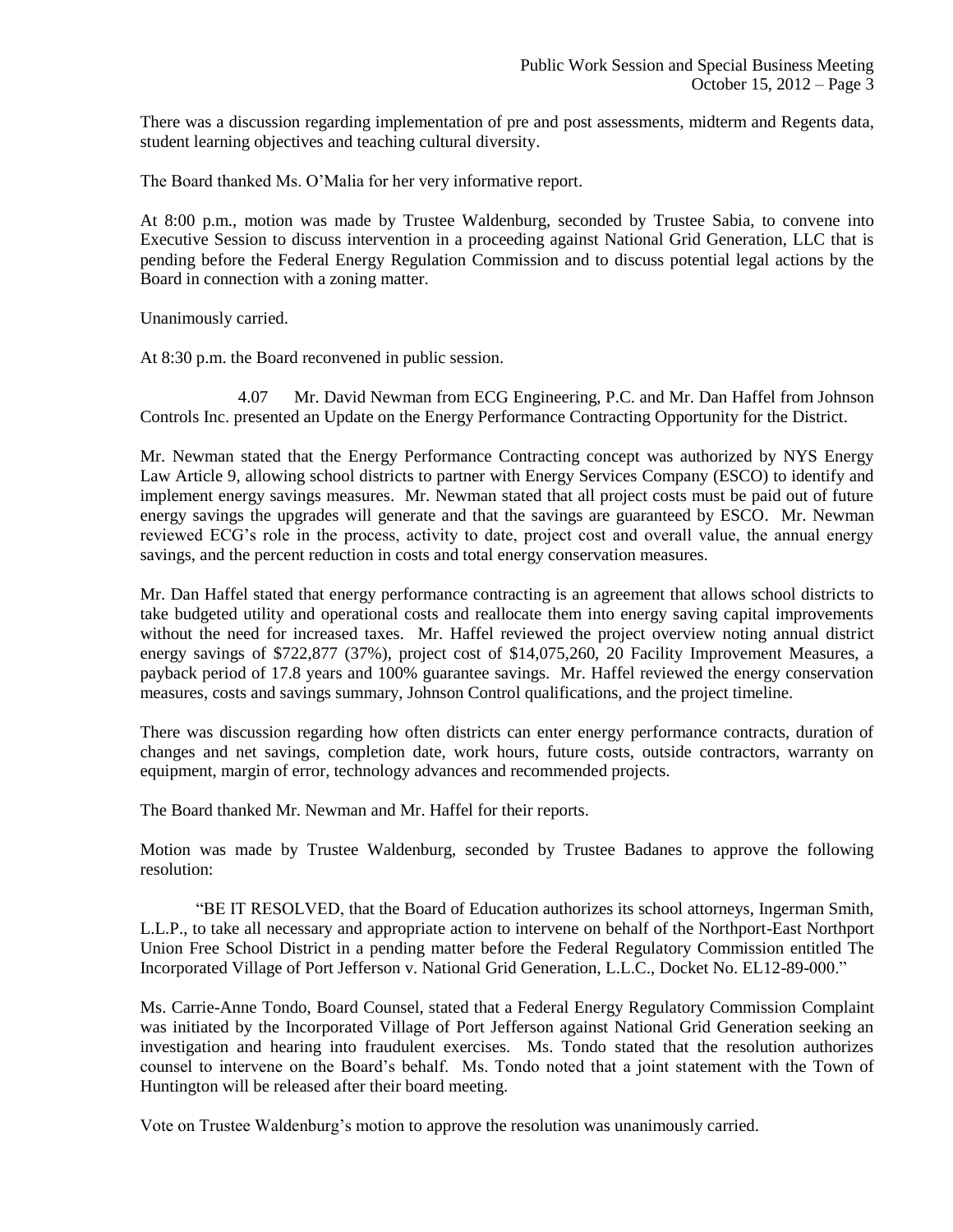Motion was made by Trustee Waldenburg, seconded by Trustee McCue, to approve the following resolution:

"BE IT RESOLVED, that the Board of Education hereby authorizes its legal counsel, Ingerman Smith, L.L.P., to prepare and file an amicus curiae brief on behalf of the Northport-East Northport Union Free School District in a pending proceeding before the Suffolk County Supreme Court entitled 7-Eleven, Inc. and C&I Restaurant Corp. West vs. the Town of Huntington, The Town of Huntington Zoning Board of Appeals, the Town of Huntington Department of Planning and Environment, and the Town Board of the Town of Huntington, Bearing Index No. 12-19077."

Trustee Sabia stated that it was a gamble to spend over \$6,000 to file the brief when counsel already stated the District's case and the public spoke in opposition to the zoning application.

Trustee Rapiejko stated that the Board only has one shot at this and they took a stance several months ago opposing the zoning board application for safety reasons. Mr. Rapiejko felt that it would be \$6,400 well spent on a child safety matter.

Trustee Badanes stated that in some respects he agreed with Trustee Sabia. Trustee Badanes stated that his inclination is to always put everything in front of the court and the costs were relatively small for an abundance of caution.

Trustee Binger stated that she agreed with Trustee Badanes and that the brief will show the extent of concern that the District has about the 7-11 being built.

Trustee McCue stated that the Board made a commitment to members of the community to see this through and that the costs were relatively manageable.

There was further discussion regarding monetary limit, legal fee budget, updates from counsel, content of the brief and the safety of children.

Motion was made by Trustee McCue, seconded by Trustee Maloney, to call the question.

Vote on Trustee McCue's motion to call the question was unanimously carried.

Vote on Trustee Waldenburg's motion to approve the resolution was as follows:

- YES: Mr. Badanes, Ms. Binger, Mr. Maloney, Mrs. McCue, Mr. Rapiejko, Mrs. Thompson, Mrs. Topel, Mr. Waldenburg
- NO: Mr. Sabia

Motion passed.

At 10:30 p.m., motion was made by Trustee Thompson, seconded by Trustee Maloney, to extend the meeting.

Unanimously carried.

Trustee McCue and Trustee Topel stated that they would have liked to have the Business Department and Family and Consumer Science Department Initiatives on the agenda to be presented to the Board.

Dr. McDermott stated that the department presentations to the Board were going to focus on the five core subject areas on the common core standards. Dr. McDermott stated that they could schedule the other departmental presentations after the core subjects are presented.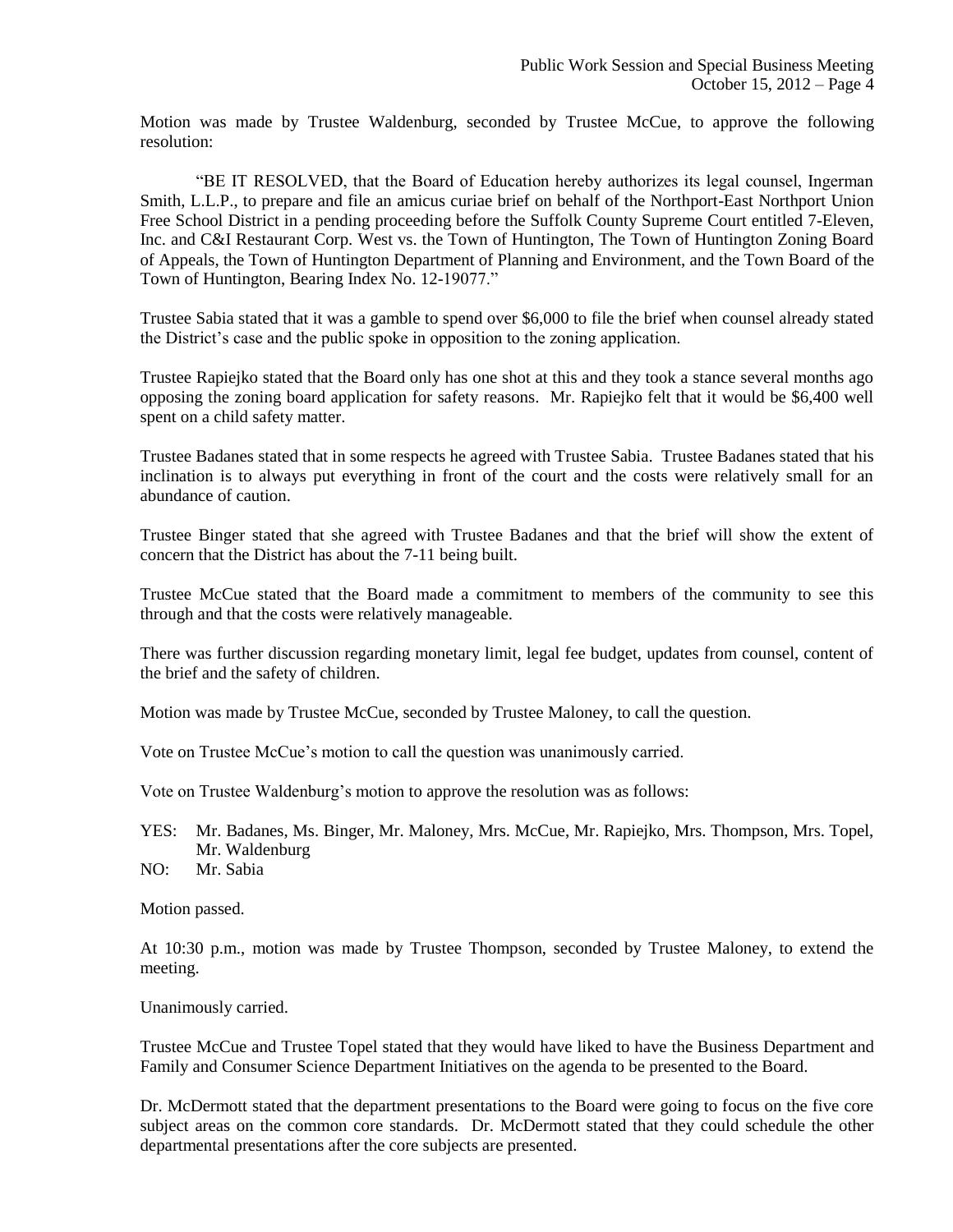Ms. Antoinette Blanck, UTN President, stated that it would be helpful to the community to have the presentations before the students have to make their class selections for the following year.

### 5. COMMUNICATIONS

There were no communications to the Board

### 6. PUBLIC PARTICIPATION

Name Comment

Allison Noonan Stated that the form to register students for the elementary after school Parent language program stated that a nurse is not on duty during the program hours. Ms. Noonan stated that she was concerned that any student that might need nursing services would be precluded from attending the program.

Ms. Christina Pulaski, Director of Special Education, stated that if a child's IEP states that they need nursing services that accommodation would follow through to after school activities.

## 7. ADJOURN PUBLIC WORK SESSION AND CONVENE INTO SPECIAL BUSINESS MEETING

At 10:35 p.m., the Board adjourned the Public Work Session and convened into a Special Business Meeting.

## 8. SUPERINTENDENT'S REPORT, FINANCIAL

Motion was made by Trustee McCue, seconded by Trustee Maloney, to approve all items under 8. (8.01 through 8.05).

Motion was made by Trustee Badanes, seconded by Trustee Rapiejko, to sever items 8.04 and 8.05.

Unanimously carried.

8.01 Approving the following resolution:

"BE IT RESOLVED, that in accordance with the September 19, 2012 Proposition No. 2 establishing a Capital Reserve Fund known as the "Capital Reserve II Fund", the Board of Education approves the funding of said reserve fund by a transfer of its 2011-2012 unassigned fund balance in the amount of \$1,000,000."

8.02 Approving the following resolution:

"BE IT RESOLVED, that the Board of Education hereby approves the expenditure of funds from the unassigned fund balance in the amount of \$1,595,000 and an increase in the 2012-2013 General Fund appropriation A9950.9002.00.8300 (Interfund Transfer to Capital Fund) in the amount of \$1,595,000 as approved by the qualified voters of the Northport-East Northport Union Free School District on September 19, 2012."

8.03 Approving the following resolutions for Appropriated Reserves, Budget Confirmation and Set Tax Levy for 2012-2013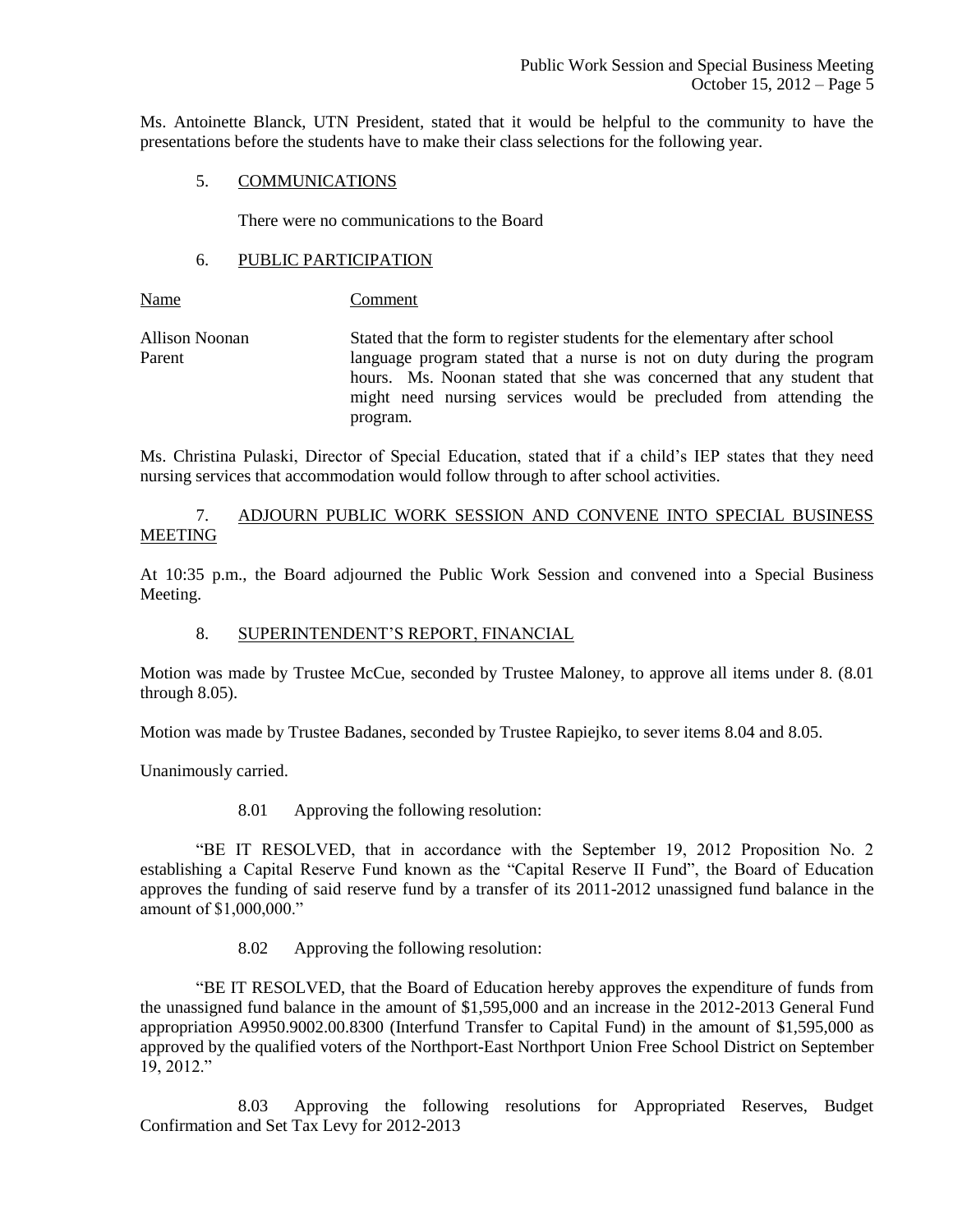8.03.1 "RESOLVED that, pursuant to voter approval on May 15, 2012 of Proposition No. 1, the 2012-2013 Budget Appropriations shall be:

Proposition 1 Annual School District Budget \$153,941,712 Total Budget Appropriation \$153,941,712"

8.03.2 "RESOLVED that pursuant to Section 1318, Subdivision 1, of the Real Property Tax Law, the District shall retain \$6,147,283 of its 2011-2012 total unassigned fund balance, said amount being 3.99% of the voter approved budget and shall apply to the 2012-2013 tax levy the sum of \$3,775,784, the remainder of the 2011-2012 total unassigned fund balance."

8.03.3 "RESOLVED that, pursuant to Subdivision 12 of Section 1604 of the Education Law, the estimated receipts, including the application of the remaining unassigned fund balance as determined above in 8.03.2 and the required levy of taxes for school district purposes, be established as follows:

Estimated Receipts \$20,667,773 Tax Levy (includes estimated STAR Reimbursements of \$9,800,000) \$133,273,939"

8.03.4 "RESOLVED that, pursuant to 259 and Subdivision 5(a), Section 1804 of the Education Law, the following additional tax levy also be established:

For the School District Library as requested by the Library Trustees \$9,130,350"

8.03.5 "RESOLVED that, pursuant to Section 8 of the Suffolk County Tax Act and based upon the assessed valuation which has been certified to the District by the Town Assessor, the following computed tax rate per \$100 of assessed valuations be adopted and order certified to the Supervisor of the Town, together with the dollar amounts to be raised by the President of the Board:

|                                    | Amount to be levied | Estimated Tax Rate/\$100AV |
|------------------------------------|---------------------|----------------------------|
| For Regular School Purposes        | \$133,273,939       | \$164.32                   |
| For School District Public Library | \$9.130.350         | \$11.26"                   |

There was discussion regarding the deadline for setting the tax levy, calculation of the tax levy and calculation of the estimated tax rate.

Several Board Trustees requested that the Board receive the information on setting the tax levy earlier.

Vote on Trustee McCue's motion to approve all items under 8., excluding severed items 8.04 and 8.05 was unanimously carried.

Motion was made by Trustee McCue, seconded by Trustee Maloney, to approve items 8.04 and 8.05.

8.04 Approving an agreement between the Northport-east Northport Union Free School District and Classic Coach subject to preparation of a written agreement approved by District Counsel"

Ms. Kathleen Molander, Assistant Superintendent of Business, stated that counsel advised that any agreement requiring a signature should be presented before the Board and signed by the President of the Board of Education.

8.05 Approving an agreement between the Northport-East Northport Union Free School District and John W. Engeman Theater of Northport subject to preparation of a written agreement approved by District Counsel.